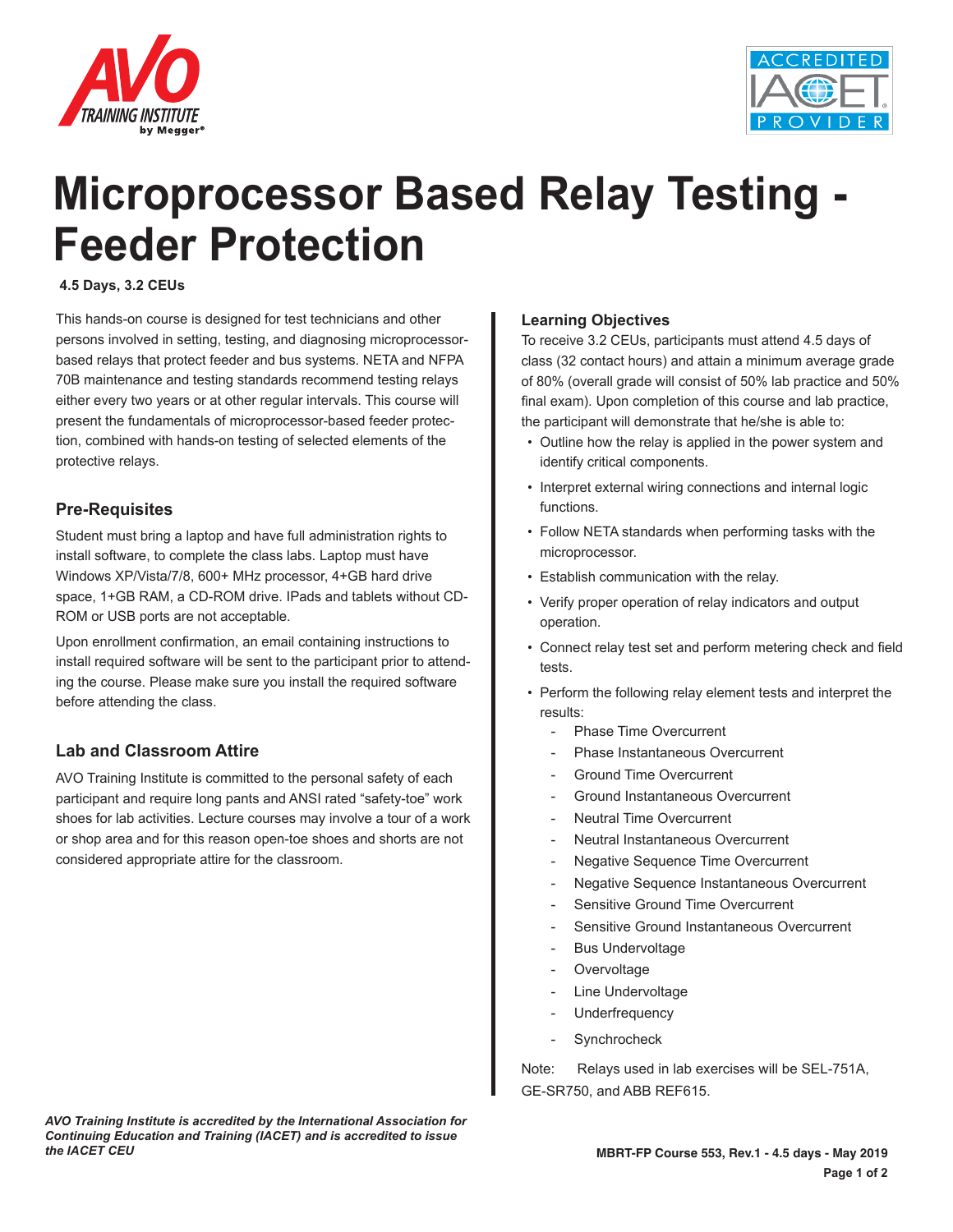# **Microprocessor Based Relay Training - Feeder Protection**

**4.5 Days, 3.2 CEUs**

## **SCOPE**

#### **Day 1\*** *(7 contact hours)*

- I. Introduction (0.5 hour) A. Schedule
	- B. Course Outline
- II. Introduction to Feeder Protection Fundamentals (3.5 hours)
	- A. Causes of Faults
	- B. Protection Requirements
	- C. Feeder Protection Application
	- D. Feeder Protection Components

#### AM Break

- E. Instrument Transformers
- F. Protective Relay Elements
- G. Protective Relay Testing

#### **LUNCH**

- III. SEL 751A (3 hours)
	- A. Relay Connections
	- B. Establish Communications
	- C. Event Record Data Management

#### PM Break

- D. Verify Operation of Front Panel LED's
- E. Verify Date and Time
- F. Conduct Meter Check

## **Day 2** *(7 contact hours)*

- III. SEL 751A (cont'd) (7 hours)
	- G. Protective Element Testing
- AM Break
	- H. Clear Event Record
- Lunch
	- I. Restore Relay Settings
- PM Break
	- I. Restore Relay Settings

#### **Day 3** *(7 contact hours)*

- IV. GE SR 750 (7 hours)
	- A. Relay Connections
	- B. Establish Communications
- AM Break
	- C. Event Record Data Management
	- D. Verify Operation of Front Panel LED's

#### **LUNCH**

- E. Verify Date and Time
- F. Conduct Meter Check
- G. Protective Element Testing
- PM Break
	- H. Clear Event Record
	- I. Restore Relay Settings

#### **Day 4** *(7 contact hours)*

- V. ABB REF615 (7 hours)
	- A. Relay Connections
	- B. Establish Communications
	- C. Event Record Data Management
- AM Break
	- D. Verify Operation of Front Panel LED's
	- E. Verify Date and Time

#### **LUNCH**

- F. Conduct Meter Check
- G. Protective Element Testing
- PM Break
	- H. Clear Event Record
	- I. Restore Relay Settings

#### **Day 5 - 1/2 Day** *(4 contact hours)*

- VI. Conclusion (4 hours) A. Review
- AM Break
	- B. Final Exam

\*Class scheduling times may vary based on discussions and size of class

*AVO Training Institute is accredited by the International Association for Continuing Education and Training (IACET) and is accredited to issue the IACET CEU*